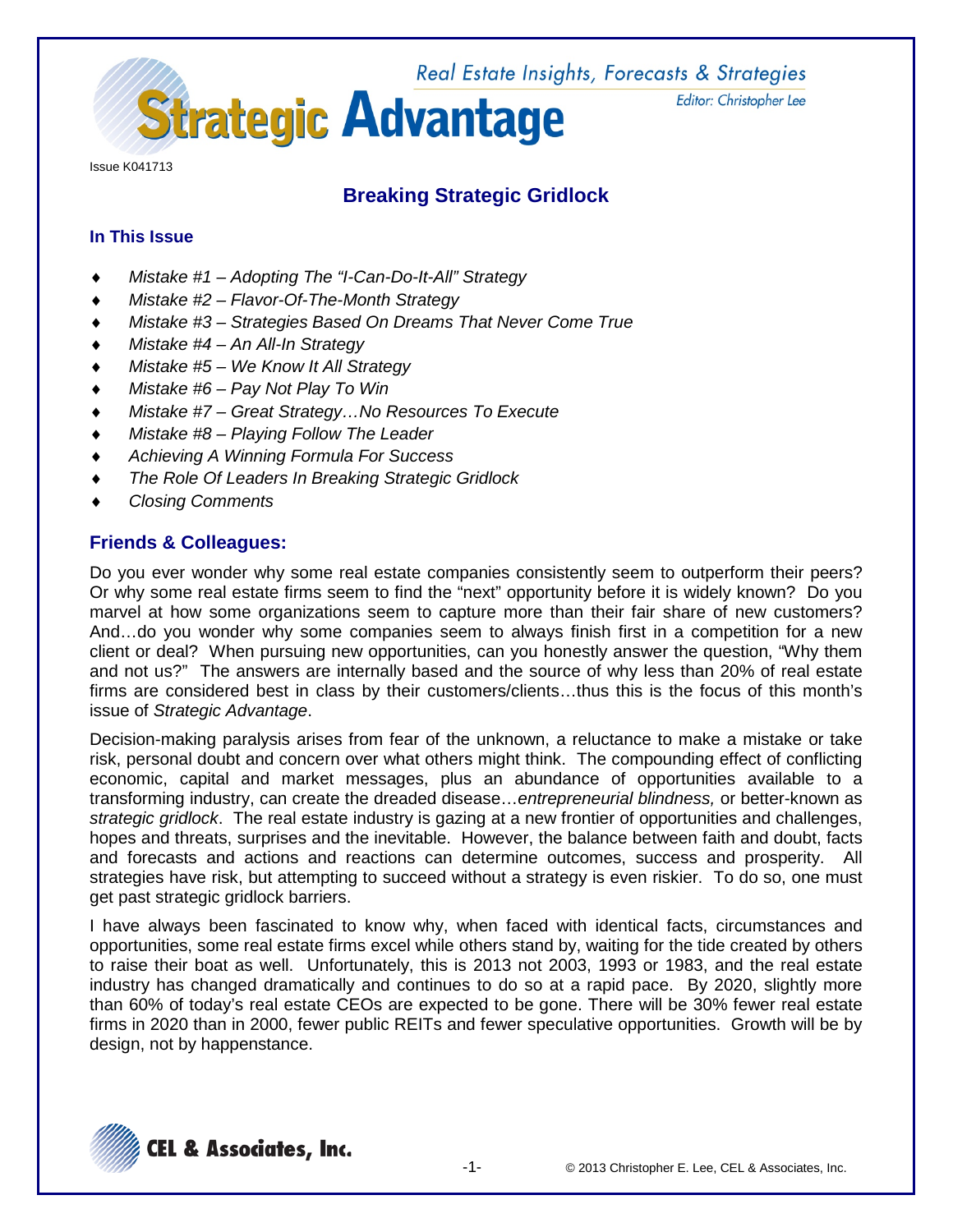The core questions facing every real estate firm and professional today are:

- 1. Do you want to be relevant, profitable and competitive now and remain so through 2020?
- 2. What business are you in and want/need to be in?
- 3. Are you willing to re-engineer your vision, focus, business practices, priorities and strategies to win?
- 4. Can you embrace change, chaos and challenges in the New Normal?
- 5. Do you know how to increase the odds for success and eliminate/reduce the chances for failure in a rapidly changing marketplace?
- 6. Are you open to new ideas, new ways of doing things and new value-creating processes?
- 7. Are you clear about what you stand for? Do you have a compelling story to tell?

Real estate practitioners in the year 2020 must have the training, experience, values, communication skills, knowledge, tenacity, confidence, creativity, attitude, intuition and compassion to succeed. The real estate industry in 2020 will not be for the faint of heart or sideline observers. Constant change will abound in the New Normal. As Confucius stated, "Only the wisest and stupidest of men never change."

To succeed, however, will require you and your organization to break the strategic gridlock that is preventing or inhibiting current and future success. Moving forward does not mean backing down or stepping back, nor is it looking in the rear-view mirror. To succeed, you must make choices, and as the Greek philosopher Pythagoras stated, "Choices are the hinges of destiny." The crucible of those decisions is formed by the strategic choices that shape and guide immediate, short- and long-term business planning. Success tomorrow is based on your strategic decisions today.

Moving from good to great is not enough. Unfortunately, fundamentally sound strategy can fail due to what James O'Toole describes (in *Leading Change, The Argument for Values-Based Leadership*) as the "ideology of comfort and the tyranny of custom." Today's rapidly changing world and business environment is replete with surprises and the unexpected, so it is essential that strategy be aligned with reality. Strategic gridlock is caused by a bombardment of external forces and change requirements. How you avoid creating, or navigate around, those gridlock forces can make a difference between success and finishing last.

According to author Michael Porter (*Competitive Advantage*), the strategies of a firm create a sustainable competitive advantage over its rivals by "deliberately choosing a different set of activities

to deliver unique value." Making good strategic choices is not reacting to the *crisis du jour* and thus eliminating any chance of focusing on what is really important. A good strategy is not a vision; it is the outcome of making good decisions. What truly matters is an effective strategy to create a roadmap of what it takes to win…to achieve a competitive edge.

Within the real estate industry, many people work very hard, yet it is a narrow view of the evolving marketplace that limits individuals and their organizations from reaching and exceeding their potential. Good strategies have



**CEL & Associates, Inc.** 

| <b>Fundamental Drivers Of Real Estate Cycles</b> |   |                                            |  |  |  |  |
|--------------------------------------------------|---|--------------------------------------------|--|--|--|--|
| <b>Primary Drivers</b>                           |   |                                            |  |  |  |  |
| <b>Government Policy &amp; Priorities</b>        | ٠ | <b>Consumer Confidence/Spending</b>        |  |  |  |  |
| <b>Access To/Cost Of Capital</b>                 | п | <b>Labor Force Productivity</b>            |  |  |  |  |
| Job Growth (Quantity & Type)                     | п | <b>Supply/Demand Ratios</b>                |  |  |  |  |
| <b>Commodity Prices</b>                          | п | Infrastructure Investments                 |  |  |  |  |
| <b>Demographic Shifts</b>                        | п | <b>Economic Growth</b>                     |  |  |  |  |
| <b>Secondary Drivers</b>                         |   |                                            |  |  |  |  |
| <b>International Trade</b>                       | ٠ | <b>Business Start-Ups</b>                  |  |  |  |  |
| <b>State/Local Regulations</b>                   | Е | Advancements In Technology                 |  |  |  |  |
| <b>Population Migration</b><br>٠                 | п | <b>Competitor/Industry Factors</b>         |  |  |  |  |
| <b>Small Business Performance</b>                | п | <b>Household Formation/Characteristics</b> |  |  |  |  |
| <b>Consumer Credit/Savings</b>                   | п | Household Income/Net Worth                 |  |  |  |  |
| Source: CEL & Associates, Inc.                   |   |                                            |  |  |  |  |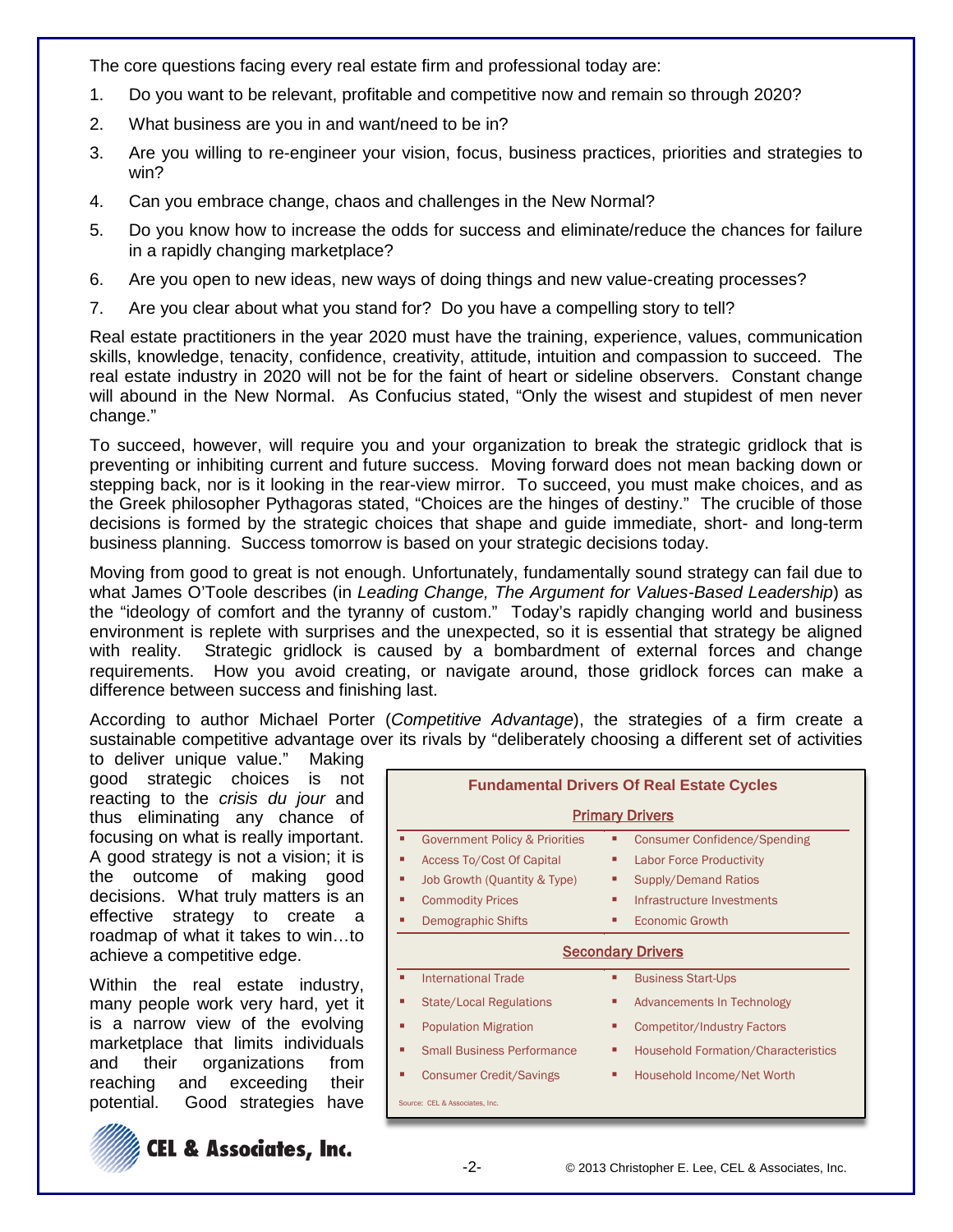survived the cascade of discussion, examination, validation, testing and process analytics. Winning isn't easy…frankly, it can be difficult and challenging. However, if you have decided to play, then why not have a plan to win and why not remove the barriers that create strategic gridlock and prevent success?

### **Memorable Quotes Regarding Strategic Planning**

- "The virulence of external threats is far greater than those experienced internally." *Unknown*
- "If you don't know where you are going, you'll end up someplace else." *Yogi Berra*
- $\Box$  "All men can see these tactics whereby I conquer, but what none can see is the strategy out of which victory is evolved." *Sun Tzu*
- "Strategy without process is little more than a wish list." *Robert Filek*
- "However beautiful the strategy, you should occasionally look at the results." *Winston Churchill*
- $\Box$  "Strategy without tactics is the slowest route to victory. Tactics without strategy is the noise before defeat." *Sun Tzu*
- □ "Consistent alignment of capabilities and internal processes with the customer value proposition is the core of any strategy execution." *Robert Kaplan*
- "Strategy is about setting yourself apart from the competition." *Michael Porter*
- "A goal is a dream with a plan and a deadline." *Harvey MacKay*
- $\Box$  "Not everything that can be counted counts and not everything that counts can be counted." *Albert Einstein*

Eight contributing strategies cause and/or contribute to strategic gridlock. If you can prevent these from occurring, the odds of success for you and your organization will improve dramatically. See if you have or have you experienced one or more of these strategies within your organization.

### **Strategic Mistake #1 – Adopting The "I-Can-Do-It-All" Strategy**

Lacking focus, priority, practicality and executable reality, some real estate firms believe they can compete effectively and win by "doing it all." Service companies are the poster children for this malady as they add on, include, promote and attempt to brand a growing list of services rather than achieving best-in-class status by offering solutions in only a few differentiating services. Growth comes from building in and around the core business, focusing on key customer segments, market dynamics, need/demand variables and prioritized choices. Serving customer needs is not achieved, and recurring business is all but negated when the growth strategy becomes "we can do it all." Offering all things to all people all the time is a prescription for failure. Too often Founders, CEOs and even Boards of Directors fall into a trap of prior successes, legacy accomplishments and competitorinduced momentum. Rapid growth, falsely attributed to "the way-we-have-always-done-it," can create a mendacious sense of invincibility.

Common sense gives way to a belief that strategic growth can be achieved by offering all things to everyone all the time. Best-in-class real estate firms, however, focus on core competencies, adjacencies, specialization and knowledge. According to studies recently completed by CEL & Associates, Inc., tenants rank "knowing our business" far ahead of market knowledge when selecting a Broker. When a real estate firm cannot articulate its priorities, when an organization's leadership team pursues every opportunity in an unfiltered manner and when a company lacks clarity of vision or purpose, an I-can-do-it-all strategy has a greater than 90% chance of becoming an unfulfilled dream with many disappointing memories and what could have been.

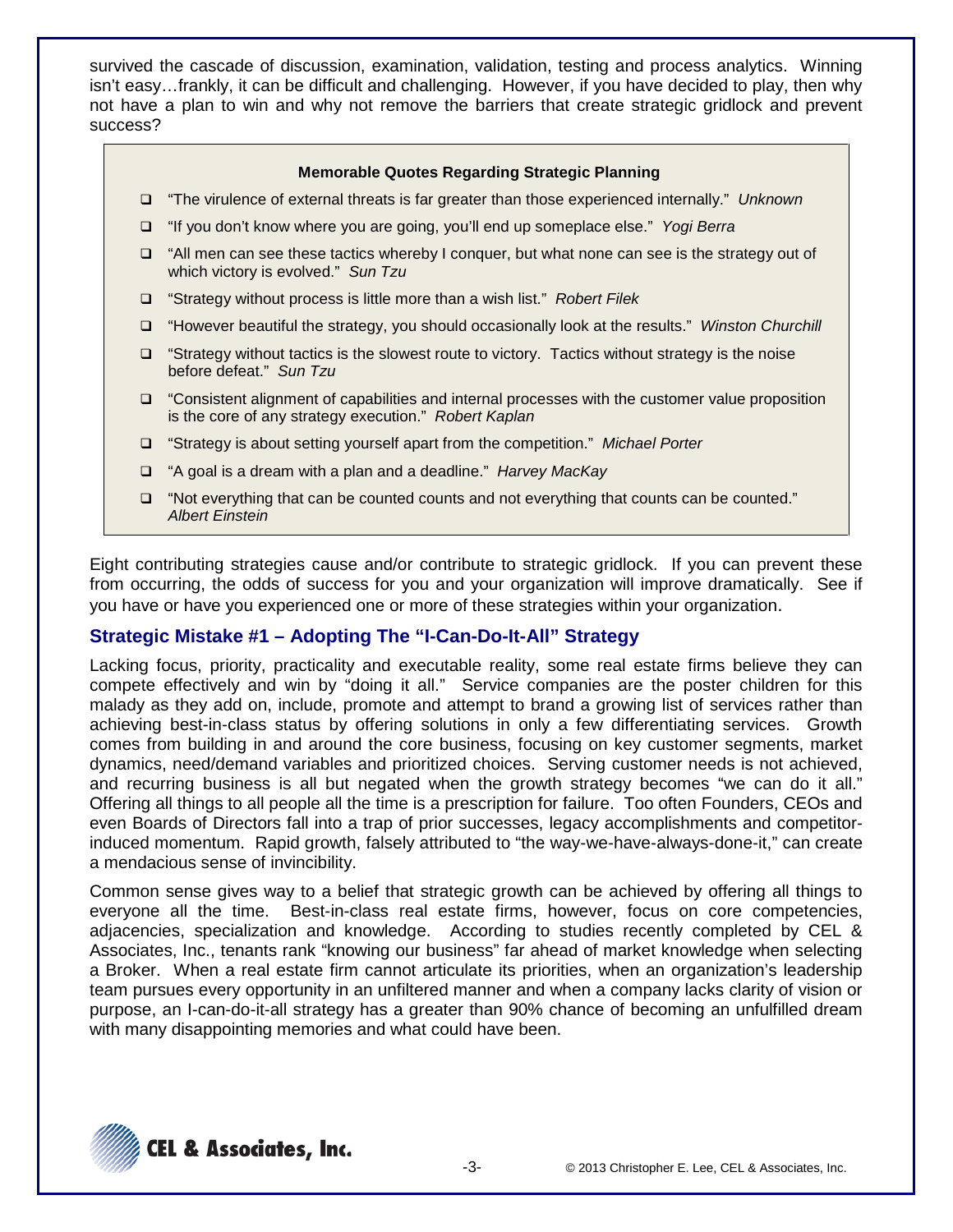# **Strategic Mistake #2 – Flavor-Of-The-Month Strategy**

Real estate firms which lack transformational leadership, a platform for innovation and a succinct direction often replicate (or attempt to replicate) what their competitors or peers are doing. In the "herd mentality," strategies are based on fads, momentary market preferences or what's hot. From smart buildings to lifestyle centers or from Special Servicer to condo-conversions, following the trendof-the-month can, at times, bring short-term success and more often than not, bring long-term grief. Real estate has permanence and as such, real estate firms should not succumb to "new ideas" with little or no facts to justify sustaining the strategy and outcome.

| <b>Timely Reading</b> |
|-----------------------|
|-----------------------|

Occasionally I like to share books, articles, reports or studies that I find informative, valuable and timely. Listed below are several recently released books I believe you may find of interest.

- **The Advantage: Why Organizational Health Trumps Everything Else In Business, by Patrick M.** Lencioni. Publisher: Jossey-Bass, March 2012
- *You Can't Lead With Your Feet On the Desk: Building Relationships, Breaking Down Barriers, and Delivering Profits,* by Ed Fuller. Publisher: Wiley, March 2011
- *Creative Conspiracy: The New Rules of Breakthrough Collaboration* by Leigh Thompson. Publisher: Harvard Business Review, January 2013
- **The Charge: Activating the 10 Human Drives That Make You Feel Alive, by Brendon Burchard.** Publisher: Free Press, May 2012
- *The Pause Principle: Step Back to Lead Forward,* by Kevin Cashman. Publisher: Berrett-Koehler Publishers, September 2012
- *Taking People With You: The Only Way to Make Big Things Happen*, by David Novak. Publisher: Portfolio Trade, January 2013
- *The Tools: Transform Your Problems into Courage, Confidence, and Creativity*, by Phil Stutz and Barry Michaels. Publisher: Spiegel & Grau, May 2012
- *Create Distinction: What to Do When "Great" Isn't Good Enough to Grow Your Business*, by Scott McKain. Publisher: Greenleaf Book Group Press, March 2013
- *The Culture Secret: How to Empower People and Companies No Matter What You Sell*, by Dr. David Vik. Publisher: Greenleaf Book Group Press, February 2013
- *Clients First: The Two Word Miracle*, by Joseph Callaway and JoAnn Callaway. Publisher: Wiley, October 2012
- *Present Shock: When Everything Happens Now*, by Douglas Rushkoff. Publisher: Current Hardcover, March 2013
- *Contagious: Why Things Catch On*, Jonah Berger. Publisher: Simon & Schuster, March 2013

A primary goal of every organization should be to improve the quality and market perceptions of your offerings or product(s). Stay focused, and do not assume that you can successfully replicate what others have already accomplished. Being late to the game can mean lower margins, increased challenges, a higher level of financial and operating risk and a compounding of missteps. Turn away from the temptation to divert from what should be a focused – not a reactive – strategy.

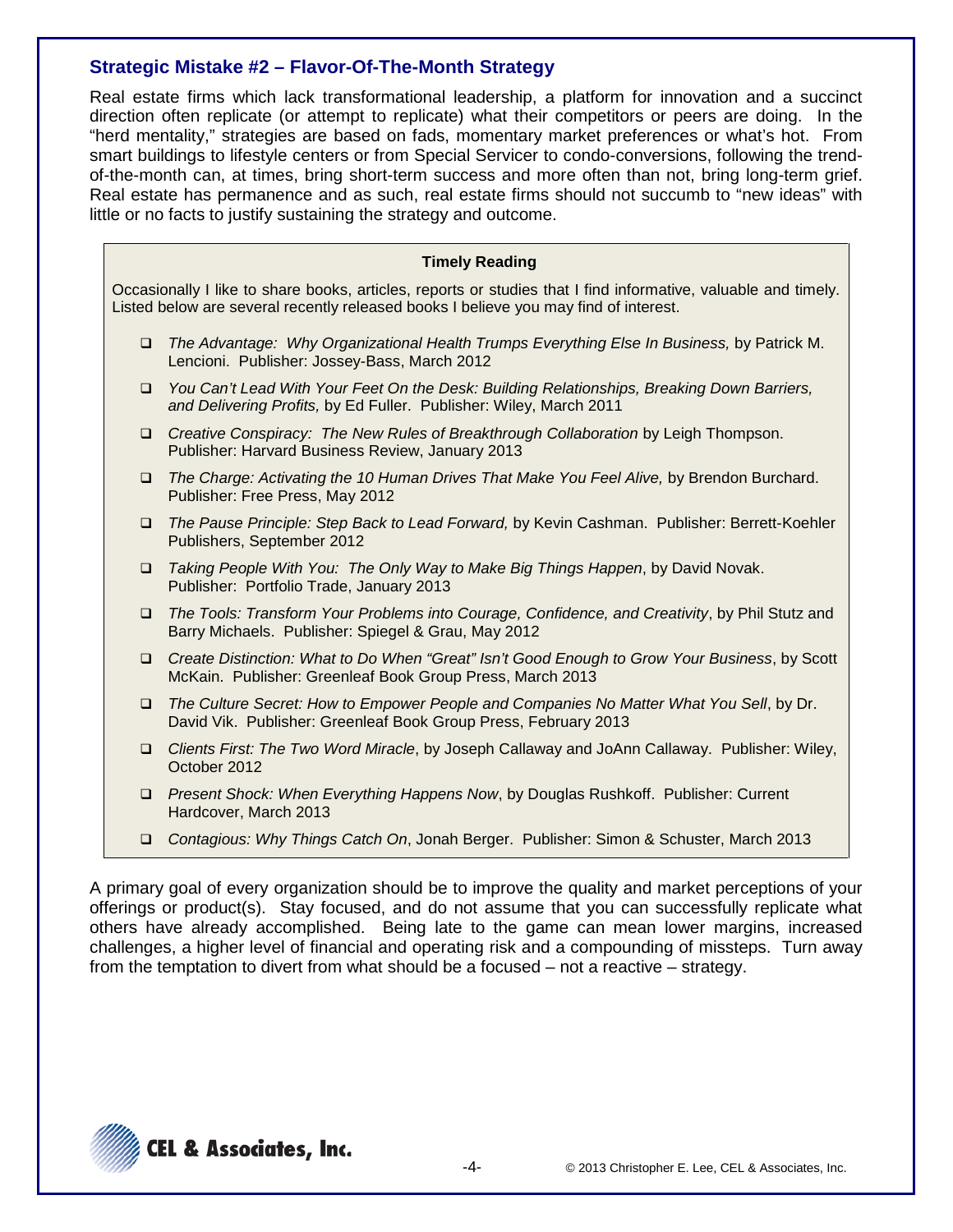# **Strategic Mistake #3 – Strategies Based On Dreams That Never Come True**

It is OK to dream about what could be, but don't create a strategic plan based on wishes, hopes and unrealistic expectations. Real estate firms that base their strategies on what-we-hope-to-be rather than what-we-can-become generally experience unrealized goals. I encourage all readers of *Strategic Advantage* to dial in on achievable instead of "feel good" goals. Perhaps the best remedy for validating dream strategies is the need to identify and quantify strategy proof points.

What milestones, metrics and/or benchmarks are achievable in



two or three years and in four to five years? Strive for excellence not ranking, seek performance and execution excellence not outperforming your competitors and establish strategies that are believable and can bind your leadership team behind an aligned set of goals. As Machiavelli stated, "Whosoever desires constant success must change his conduct with the times."

### **Strategic Mistake #4 – An All-In Strategy**

Why bet the farm? Why base your future on the success of one growth strategy? Too often real estate developers or investors believe in "too-good-to-be-true" opportunities and become blind to the risks that are evident to all. There is a reason why many investors or developers pass on a deal, but there always seems to be one individual or entity that seeks to surpass the majority consensus. While this strategy has some success, failure to reach expectations is the outcome in nine out of 10 times.



If your firm is too dependent on one market, on two or three clients, two or three investors or two to three projects doing well, it is time to change. If your firm is too dependent on programmatic capital, make a change. The compression of time and events does not give "wiggle room" or time to "work things out" if challenges arise. Real estate customers want to spend their money where they perceive and receive the highest degree of value.

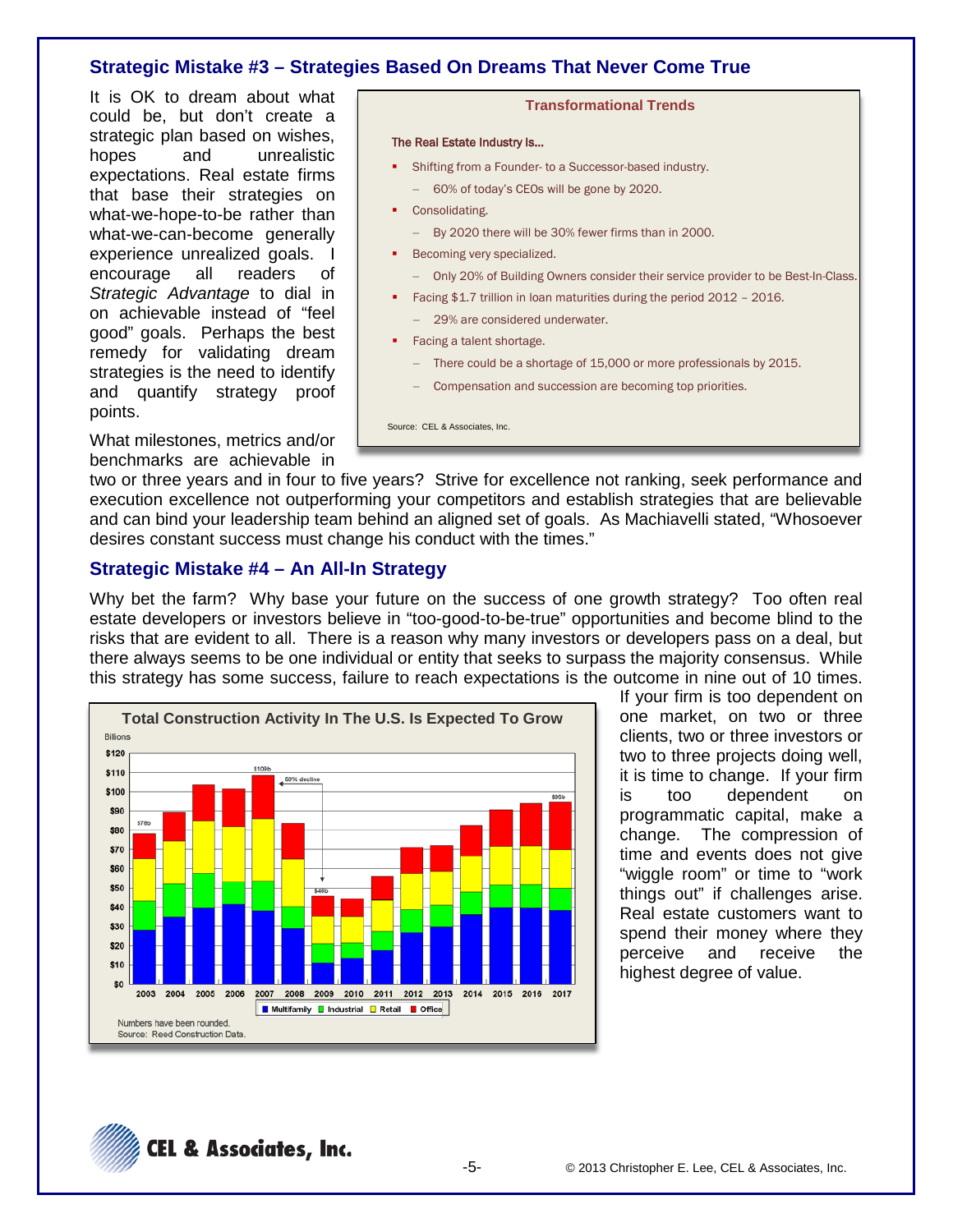# **Strategic Mistake #5 – We Know It All Strategy**

#### *Standards of Excellence*

- *Take personal responsibility for all you do.*
- *Become a catalyst for change and continuous improvement.*
- *Treat every customer as if he/she were your only client.*
- *Invest in your people—they are*
- *your most valuable asset. Solicit feedback on your performance.*
- *Recognize and reward exceptional performance.*
- *Never compromise service or quality.*
- *Be innovative and set new standards of excellence.*
- *Manage the expectations of all stakeholders.*
- *Empower others and then get out of the way.*
- *Never waver from the firm's core values.*
- *Set the benchmarks others will strive to achieve.*
- *Increase the cost of stakeholder disengagement.*
- *Create a sense of shared purpose.*
- *Make customer service a behavior, not a policy.*
- *Praise small victories and acknowledge the contributions of all.*
- Source: CEL & Associates, Inc.

Have you ever participated in a strategic or long-range planning session facilitated by the Founder or CEO? These sessions can be entertaining, intimidating, predictable and self-validating. What participating executive in one of those sessions is going to challenge the founder or CEO? Who is likely to tell the company's president that a certain strategy makes no sense? Who in their right mind believes that they have all the answers in the past, present and future? In an attempt to save money by not hiring an experienced real estate strategic planning facilitator, firms can see a loss of opportunities and monies at 10x, 20x or more of the cost to hire an expert. The strategic outcome is in doubt when there is a myriad of ideas to examine, a restricted environment for comments and a perceived penalty for challenging the present. Getting out of one's comfort zone can feel harsh and a bit unusual, but the best ideas and strategies occur with freedom of thought, dialog and discourse. As Peter Senge of MIT Sloan School has articulated so succinctly, "People don't resist change, they resist being changed."

# **Strategic Mistake #6 – Pay Not Play To Win**

Buying customers, contracts, talent and/or opportunities can bring short-term success but very often results in a loss of that customer, contract, talent or opportunity. Loyalty, trust, relationship and value are achieved over time, and not by the "highest bidder." Think of all the real estate service firms acquired over the past 10 to 15 years. How much of the original leadership team for the acquired firm is still there? How many clients or customers remain? Did the purchase price result in a momentary or long-term gain? Successful real estate firms create winning plans based on a business model that capitalizes on strengths, talent, access to growth capital, core competencies, value

creation, relationships and contemporary organizational architecture. If you and your organization cannot become engaged and emotionally committed to win, then be prepared to stand on the sidelines and watch your competitors pass by. While several very valuable real estate enterprises are likely to be sold over the next 12 months, acquirers must be careful to avoid the stampede to nowhere.

# **Strategic Mistake #7 – Great Strategy…No Resources To Execute**

Perhaps the most frustrating long-range planning outcome is to develop great strategies that are embraced by everyone, yet the company lacks the financial or operating resources to execute. Creating the proper scale of actions capable of implementing is as important as the strategy itself. For example, if a firm wants to double its third-party work over a three-year period but is unable to allocate money for business development, marketing, brand awareness, advertising, prospective client events, promotional materials, website enhancement and staffing…how can this strategy be achieved? If a firm wants to develop or acquire assets but has no capital to do so, what's the point? Either the strategy and goal must be scaled back or the necessary resources must be set aside. You can create a masterpiece, but with no way to display the artwork, the value is lost. In today's rapidly changing and highly challenging marketplace, you no longer can stumble into success.

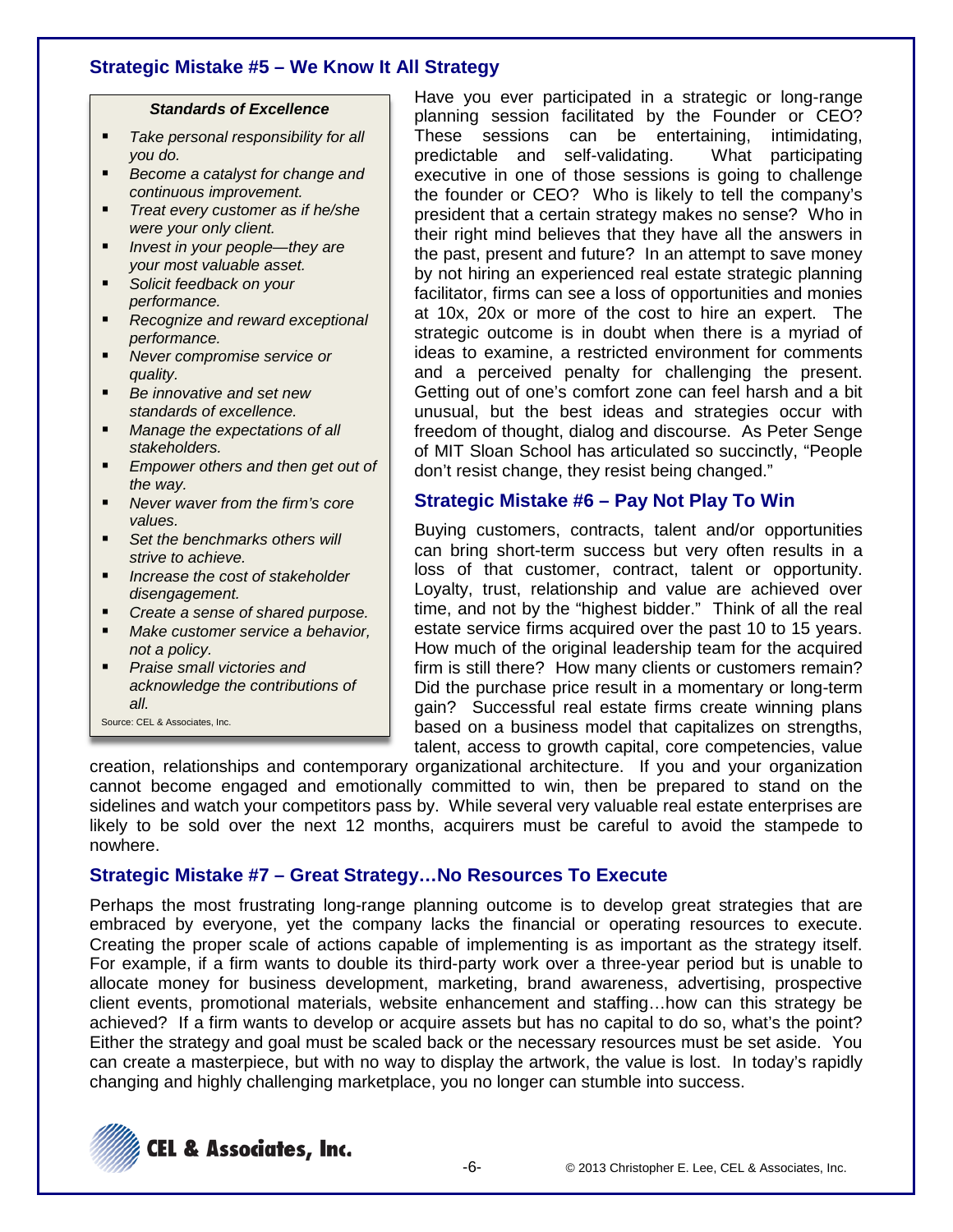# **Strategic Mistake #8 – Playing Follow The Leader**

Too many real estate leaders shape their business focus and strategies based on what others are doing. This copycat strategy places the competitors' actions ahead of the customers' needs. Don't worry about losing to a competitor…figure out how to win customers. You should worry less about who moved your cheese…and worry more about how you can move customers to your company. Customers, not



strategy.

competitors, define who you are, and your customers' experience determines whether they will return. More time spent on what you want and should do, with less time spent on what others are doing, will result in far greater opportunities to succeed.

### **Achieving A Winning Formula For Success**



answer this question: Why would a customer select us or our building in a sea of other choices?

**Step 2** is the need to select opportunities with the greatest probability of success...strategies that are contagious, compelling and distinct. What facts validate, prove and justify pursuing each opportunity? What are the probabilities for success? What is the competitive environment? What enhancements must be made to give the adopted strategies the greatest chance for success? In today's world, real estate firms should focus on competing for customers rather than competing against one another. Focusing on your competitors is not a smart way to win and keep valued customers. In Step 2, core strategies are created based on facts, not opinions.



Now that the eight strategic gridlock mistakes have been identified and described, what should real estate firms do to succeed in today's very challenging economic, financial and market environments? Highlighted below are the four steps to achieve a successful growth

**Step 1** is the need to identify opportunities, define aspirations, determine measures of success and create a transforming vision. Imagine a funnel into which ideas, opportunities and unique circumstances are brought forth and discussed. However, among the 20, 30, 40 or more ideas, only three to five can be perfected. Ask and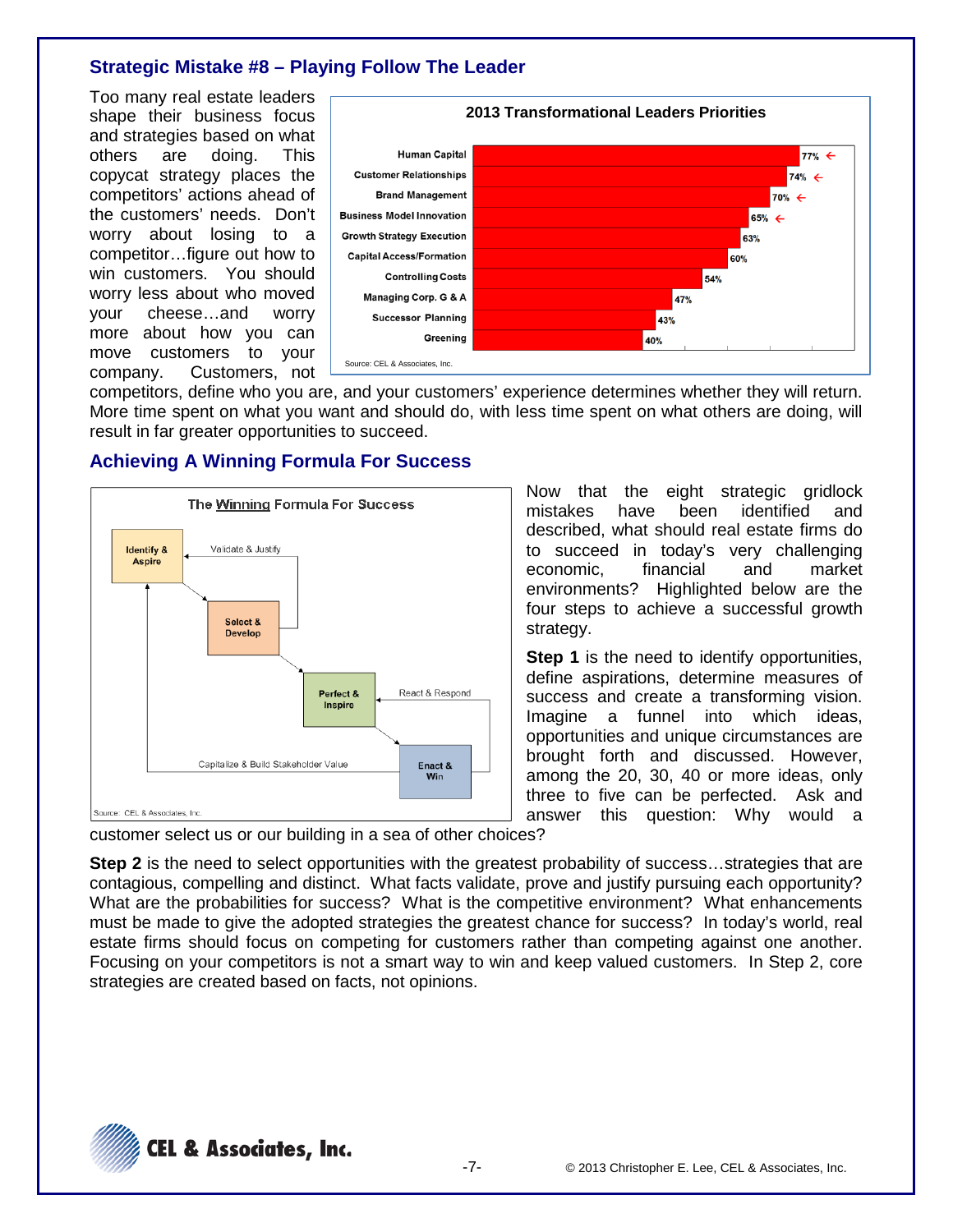#### *Key Strategies For Companies*

- *Set Your Vision & Reset Your Priorities.*
- *Create A Winning Growth Strategy.*
- *Implement A Collaborative Business Model.*
- *Strengthen Your Brand & Differentiating Story.*
- *Become More Customer-Centric & Knowledge-Driven.*
- *Improve Internal Systems & Processes.*
- *Focus On Specialization & Niche Dominance.*
- *Embrace Succession Planning For All Mission Critical Positions.*
- *Expand Your Specializations.*
- *Strengthen Your Capital Base.*
- *Protect Your Most Valuable Asset…Your People.*

Source: CEL & Associates, Inc.

**Step 3** is the perfection and inspiration stage, where the core strategies developed in Step 2 are tested and perfected. When growth and performance-based strategies are validated through sensitivity analysis, research and other quantitative and qualitative methods, the entire organization believes they are "do-able," and that can inspire exceptional performance.

**Step 4** is the creation of a 100-Day Action Plan, implementation process and communication plan. Enacting the agreed-upon strategies shifts the focus from the strategic to the tactical. Creating a plan to win capitalizes and builds Stakeholder value, which leads back to Step 1.

Core strategies in 2013 and beyond are essential for success. A strategy is more than a decision…it is the roadmap to achieving the stated vision and identified goals. Remember to study your past while understanding your future. In *The Art of War*, Sun Tzu writes, "Victorious warriors win first and then to go war, while defeated warriors go to war first and then seek to win." Within the real estate industry, it is all about "Ready, Aim, Fire."

### **The Role Of Leaders In Breaking Strategic Gridlock**

The primary responsibilities of a leader are to establish a compelling vision and then convert that inspiration into reality. An effective leader is one who not only knows where to go, but is able to show the way and enable others in that direction. To break strategic gridlock, real estate leaders at all levels must become multipliers (i.e., create more leaders). The more leaders, the better chance to inspire confidence in actions and collaboration throughout the firm.

Great leaders recognize and acknowledge the eight mistakes of strategic planning described above and take steps to avoid the pitfalls of misdirected intentions of dreamers. Gathering facts, converting information to knowledge, avoiding personal preferences or biases and engaging the leadership team in the planning process are very important. Leaders are made by the actions they take and the results they achieve. Anyone can be successful in the real estate industry when the tide rises, but only the best can succeed when the tide recedes. Leadership is about influence, relationships, values and trust. Most important, great leaders are humble and committed to making changes and decisions that create value for all Stakeholders.

According to Paul Shoemaker and J. Edward Russo (*Winning Decisions: Getting It Right The First Time),* true strategic thinkers (i.e.,

#### **To Maintain A Competitive Edge…**

#### You *Must*:

- $\checkmark$  Lock in your stars and next-generation leaders.
- $\checkmark$  Improve Employee Recognition Programs.
- $\checkmark$  Adopt a charity or community cause to assist in recruiting Gen Ys.
- $\checkmark$  Review and revise, if necessary, your annual and long-term incentive programs…expanding the pool of those eligible for long-term incentives.
- $\checkmark$  Cross-train and recruit "best athletes" not necessarily the "best position players."
- $\checkmark$  Benchmark your personnel costs to external metrics.
- *Deploy the right people in the right places at the right time*.

Source: CEL & Associates, Inc.

leaders) do six things well: anticipate, think critically, interpret, decide, align and learn. The foundation of these six attributes is critical thinking. Leading a real estate enterprise to 2020 requires a strong foundation of critical thinking. In the July 2012 issue of *McKinsey Quarterly*, authors Chris Bradley, Lowell Bryan and Sven Smith suggest that to set strategy effectively during uncertain times is to bring



**CEL & Associates, Inc.**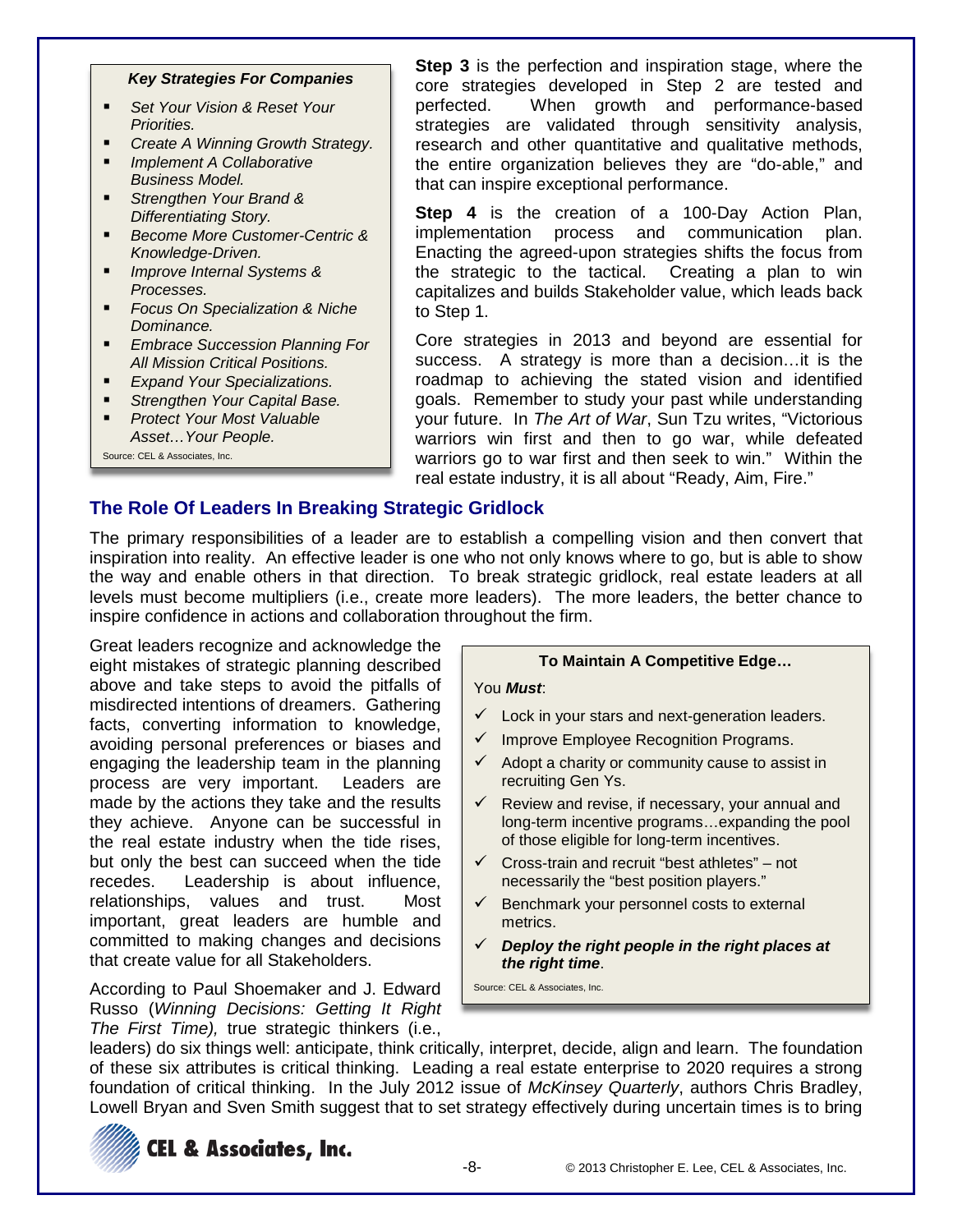the senior leadership team together frequently. This echoes what readers of *Strategic Advantage* know as "100- Day Action Plans." When you "think big," you develop winning strategies and metrics that truly matter.

Dr. Jeanne Liedtka identified the five essential elements of strategic thinking: intent focus, a systems perspective, thinking in time, intelligent opportunism and hypothesis driven. For real estate companies, assuring success through 2020 must start with a dialog in which each question starts with "what if…" and ends with "how can we..."

| <b>Employee</b><br><b>Turnover Rate</b> | <b>Overall</b><br>Rate | <b>Senior</b><br><b>Executive</b> | <b>Regional</b><br><b>Executive</b> | <b>On-Site</b><br><b>Manager</b> | <b>On-Site</b><br><b>Maintenance</b> |
|-----------------------------------------|------------------------|-----------------------------------|-------------------------------------|----------------------------------|--------------------------------------|
| 2000 Average                            | 34.5%                  | 5.8%                              | 9.2%                                | 18.3%                            | 39.3%                                |
| 2001 Average                            | 32.5%                  | 5.2%                              | 8.4%                                | 17.2%                            | 37.9%                                |
| 2002 Average                            | 34.3%                  | 5.4%                              | 7.6%                                | 16.1%                            | 36.7%                                |
| 2003 Average                            | 29.1%                  | 4.9%                              | 7.3%                                | 17.4%                            | 35.2%                                |
| 2004 Average                            | 28.4%                  | 4.2%                              | 6.9%                                | 16.6%                            | 34.4%                                |
| 2005 Average                            | 29.2%                  | 4.1%                              | 7.1%                                | 17.1%                            | 33.7%                                |
| 2006 Average                            | 27.9%                  | 3.8%                              | 6.8%                                | 16.8%                            | 31.9%                                |
| 2007 Average                            | 28.5%                  | 3.9%                              | 7.0%                                | 17.9%                            | 32.5%                                |
| 2008 Average                            | 31.1%                  | 4.4%                              | 7.2%                                | 19.4%                            | 33.8%                                |
| 2009 Average                            | 33.4%                  | 5.0%                              | 7.3%                                | 19.1%                            | 34.9%                                |
| 2010 Average                            | 27.9%                  | 4.0%                              | 6.3%                                | 16.4%                            | 29.7%                                |
| 2011 Average                            | 29.7%                  | 4.3%                              | 6.9%                                | 17.6%                            | 30.5%                                |
| 2012 Average                            | 30.2%                  | 4.0%                              | 7.3%                                | 18.0%                            | 31.7%                                |
| 2013 Average*                           | 30.8%                  | 4.2%                              | 7.3%                                | 18.4%                            | 32.1%                                |

In a strategic or business planning process, great leaders generally defer to getting the best result when they become active participants, rather than the guides to the eventual outcome. Effective leaders influence rather than make decisions, demonstrate passion not position and enable others and the organization to realize their/its full potential.



Strategic gridlock can happen to any organization, regardless of age, size or business focus. However, in today's very uncertain and challenging environment, the integrity of intent, a focus on solutions not problems and a willingness to walk the tightrope between vision and practicality can assure success. Leading isn't easy, but when you take steps to avoid the inevitable disappointments from strategic gridlock, future expectations can be realized. Do not be afraid to confront the anxieties and concerns of today to reap the benefits of tomorrow. Strategy selection is all about making choices to win.

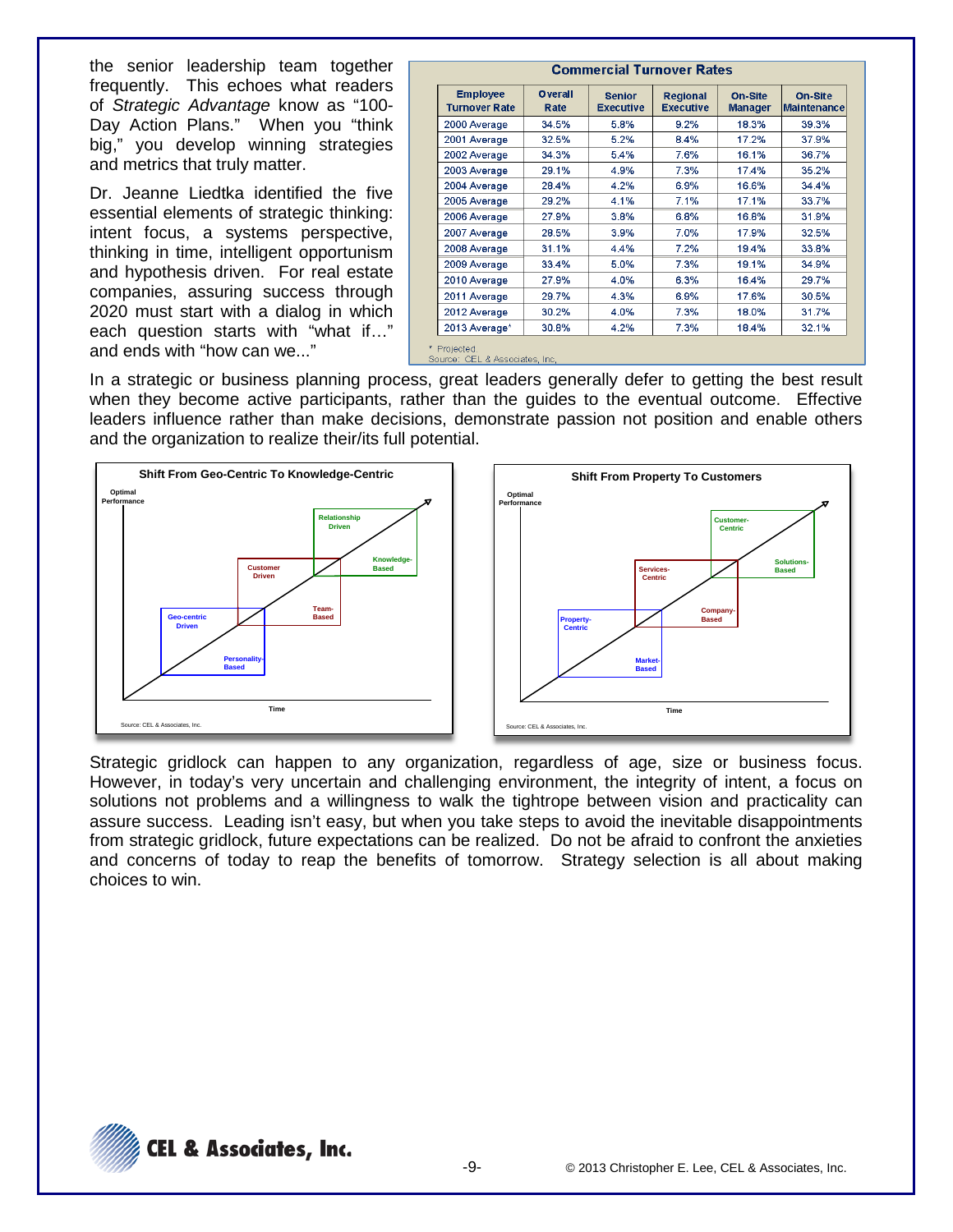# **Closing Comments**

Achieving success is tough enough…why raise strategic barriers that cause gridlock and unpleasant outcomes? Every day I hear of exciting new opportunities and successes and what firms are doing to raise the bar of strategic and execution excellence. The real estate industry is a complex web of moving parts. Eliminating the barriers to making good strategic choices must be a constant priority. It can be done…go out and do it!

I would welcome comments, insights or ideas, please email them to newsletter@celassociates.com.

Regards,

Christopher Lee

*Note: This report has been prepared by CEL & Associates, Inc., who retains all rights to its content. This report may not be reproduced, distributed, and/or used in presentations or offering/fund raising prospectus/memorandums, and/or used in communications, speeches and/or presentations in its entirety or in parts without the prior written consent of CEL & Associates, Inc. You may reproduce/distribute and/or share this article with friends, colleagues and associates. Opinions and forecasts contained in this, prior and future articles may change without notice. The author encourages readers to offer comments, feedback and recommendations for further enhancement to [newsletter@celassociates.com.](mailto:newsletter@celassociates.com)*



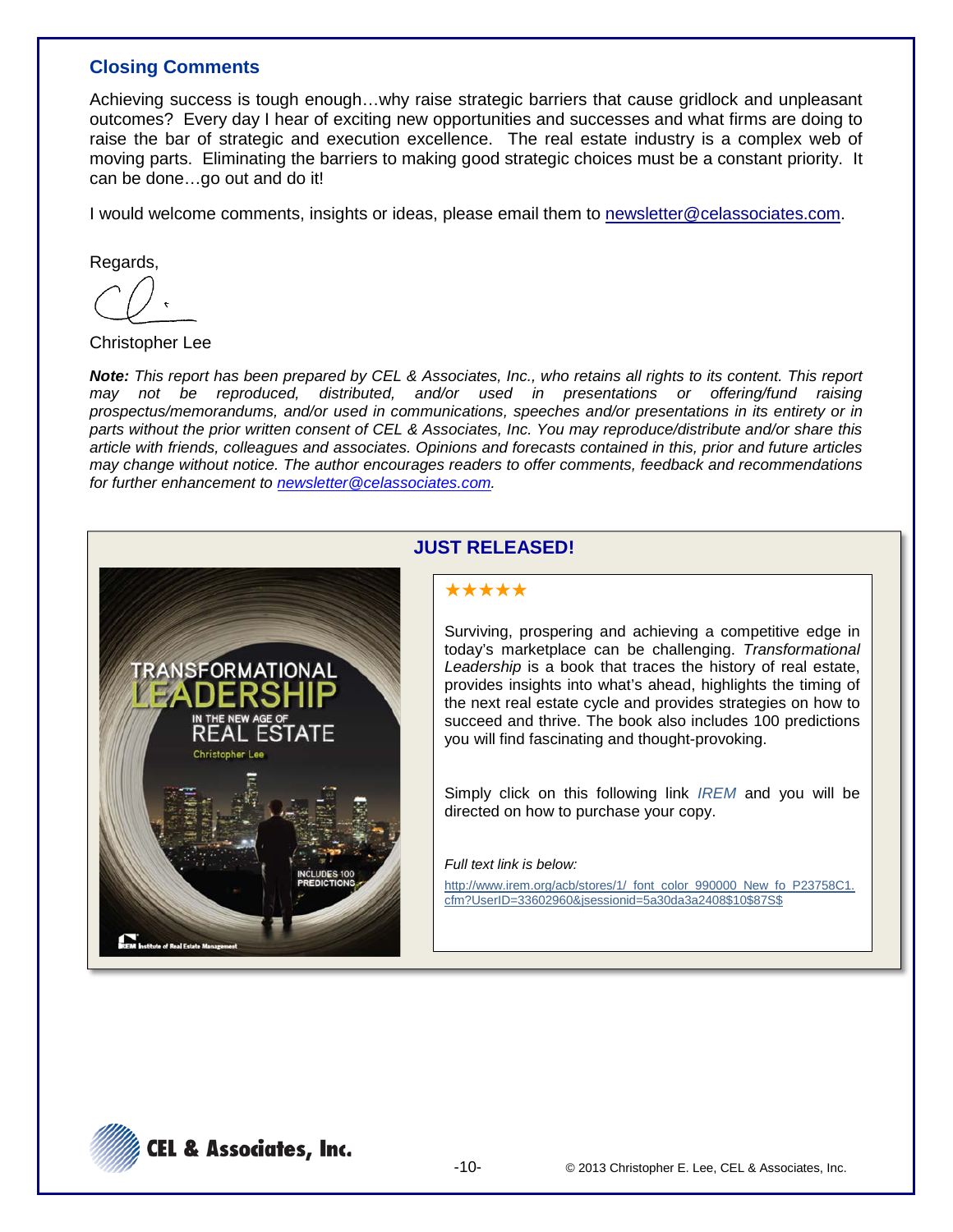## **SPECIAL ANNOUNCEMENT**

Due to an increasing number of requests from Owners and Boards of Directors to assist:

- Finding secure/stable long-term financial partners.
- Owners wishing to sell all or a portion of their company.
- Finding a long-term source of capital to facilitate growth.

### *CEL & Associates, Inc. has formed:*

# **CEL Capital Advisors**



For small to mid-size real estate companies including: developers, service providers, owners/operators and investors who want to secure one's future, monetize enterprise value, develop succession planning, and/or accelerate growth strategies, contact **CEL Capital Advisors**. A conversation regarding your current business strategy and need for capital may provide the optimal solution. **CEL Capital Advisors** can be reached by calling 310.571.3113. (Jeff Hawkins, Managing Director)

*Give Us Your Opinion:* We want to hear from you and to have future issues reflect your needs and questions. Please email your comments, ideas, suggestions and insights to newsletter@celassociates.com.

**For More Information:** For more information regarding our services (Strategic Planning, Compensation, Opinion Surveys, Benchmarking, Performance Improvement, Succession Planning and Benchmarking, Performance Improvement, Succession Planning and Governance/Management), please email us at newsletter@celassociates.com or call 310.571.3113.

*To Subscribe:* To subscribe to CEL & Associates, Inc. and Christopher Lee's *Strategic Advantage* newsletter with ongoing insights, opinions and forecasts regarding issues, trends and opportunities within the real estate industry, please email us at newsletter@celassociates.com with *"Subscribe"* in the Subject line and provide your full contact information.

*To Change Your Contact Information***:** Please email us at newsletter@celassociates.com with *"Change Contact Information"* in the Subject line and include your new contact information.

**Disclaimer:** The opinions, forecasts, information and insights presented in this article are of a general nature and do not constitute the provision of investment, management or economic advice to any person, organization or governing board, and this article does not contain any recommendation(s) to buy, sell and/or invest in any security, real estate asset, fund or adopt as an element of any investment strategy. Opinions and forecasts expressed herein are subject to change without notice. Relevant information was obtained from sources deemed reliable. Such information is not guaranteed as to its accuracy.

*Prior Newsletters: If you would like to download prior newsletters, please go to the following links.*

*Has The Real Estate Industry Lost Its Mojo?*

*http://www.celassociates.com/onlinenewsletter/HasTheRealEstateIndustryLostItsMojo-SA-K022213.pdf*

*2013…A Time To Ascend*

*[http://www.celassociates.com/onlinenewsletter/2013...ATimeToAscend-SA-K011413.pdf](http://www.celassociates.com/onlinenewsletter/EightKeyStrategiesfor2013-SA-K120712.pdf)*

*"The Times…They Are A' Changing" Eight Key Strategies for 2013*

*<http://www.celassociates.com/onlinenewsletter/EightKeyStrategiesfor2013-SA-K120712.pdf>*

*The Great Generational Divide*

*http://www.celassociates.com/onlinenewsletter/TheGreatGenerationalDivide-SA-K091812.pdf*

*Becoming A Customer-Centric Company*

*http://www.celassociates.com/onlinenewsletter/BecomingACustomer-CentricCompany-SA-K040212.pdf*

*It Is Time To Get Rid Of Oldco!*

*http://www.celassociates.com/onlinenewsletter/TimeToGetRidOfOldco-SA-K030712.pdf*